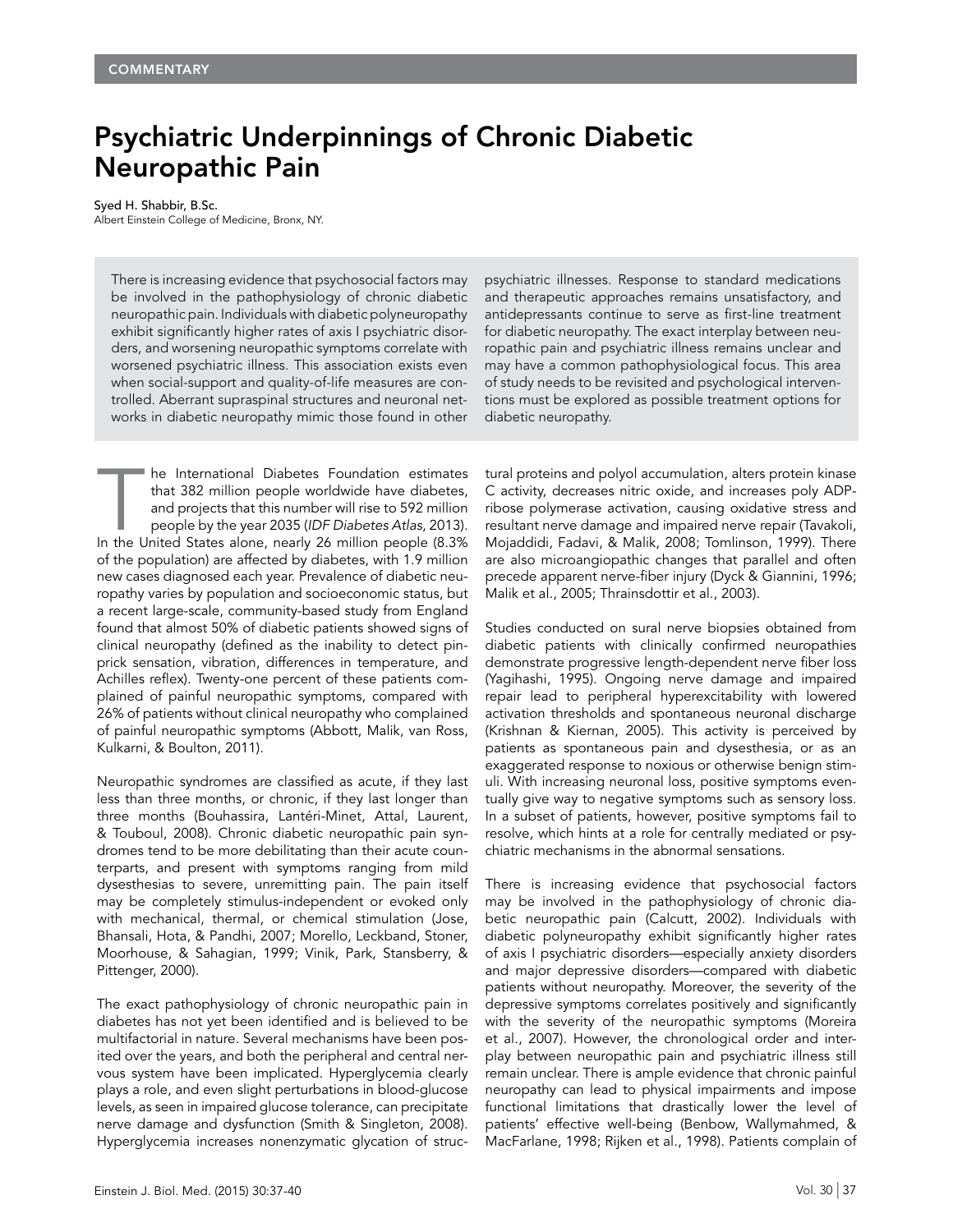disturbances in mood, sleep, work, and activities of daily living, all of which can lead to increases in depression, anxiety, and anger (Robinson, Yateman, Protopapa, & Bush, 1990; Watkins, 1984; Zelman, Brandenburg, & Gore, 2006). When beset by unremitting pain, patients may lose their coping mechanisms and become overly sensitive to and preoccupied with their neuropathic symptoms (Feldman, Downey, & Schaffer-Neitz, 1999). Neuropathy has been found to be significantly associated with depression, even when the analyses control for social-support and quality-of-life measurements (Yoshida, Hirai, Suzuki, Awata, & Oka, 2009). Stress, anxiety, and depression are also highly associated with the development of diabetes. Large prospective epidemiological studies and meta-analyses suggest a bidirectionality and, therefore, a common pathogenesis underlying diabetes and psychiatric disorders (Engum, 2007; Knol et al., 2006; Mezuk, Eaton, Albrecht, & Golden, 2008; Pan et al., 2010; Pouwer, Kupper, & Adriaanse, 2010).

A basis for mood disorders and preoccupation with neuropathic symptoms in diabetic patients may be found in studies of neuronal networks and connectivity. Cauda et al. (2009) studied a group of eight diabetics suffering from painful neuropathy and compared them with healthy controls using functional magnetic resonance imaging. They found that neuropathic patients had reduced default mode network (DMN) connectivity while showing increased connectivity among several frontal areas, insulae, and thalami (Cauda et al., 2009). The DMN refers to a network of brain regions composed of the medial prefrontal cortex, the posterior cingulate cortex/precuneus, and the lateral posterior cortices. This network is known to be most active during states of wakeful rest, and least active during task-related cognitive processes (Fox et al., 2005). The DMN has been found to be significantly affected in Alzheimer's disease, autism, schizophrenia, post-traumatic stress disorder, and depression (Andreescu et al., 2013; Buckner, Andrews-Hanna, & Schacter, 2008; Cisler, Scott Steele, Smitherman, Lenow, & Kilts, 2013). Since the DMN underlies self-reflection and modulation of emotion, reduced activity in patients with chronic neuropathy suggests that they have a decreased ability to regulate pain and emotions while spending more cognitive resources in the catastrophization of pain.

Several supraspinal structural abnormalities have also been implicated in painful diabetic neuropathy and involve the thalamus in particular. Selvarajah et al. (2008) found that patients with diabetic peripheral neuropathy had significantly lower ratios of thalamic N-acetyl aspartate (NAA) to creatine and of NAA to choline compared with controls. Sorensen, Siddall, Trenell, and Yue (2008) also studied NAA levels in the thalami of diabetic patients and found that patients with chronic pain had markedly reduced levels of the compound compared with diabetic patients without pain. NAA is a free amino acid in the brain and is commonly used as an internal standard for neuronal integrity and activity. It is often used in the study of psychiatric conditions and has been found to be significantly reduced in the thalami of patients suffering from depression (Huang et al., 2010), schizophrenia (Kraguljac et al., 2012; Tandon et al., 2013),

cognitive impairment (Salem et al., 2008), restless legs syndrome, essential tremors (Kendi, Tan, Kendi, Erdal, & Tellioglu, 2005), and substance abuse (Li, Wang, Pankiewicz, & Stein, 1999). The underlying mechanism of thalamic dysfunction in these conditions is currently unclear, especially in light of the thalamus's innumerable functions. However, the thalamus's role in movement, pain perception and modulation, and identification of emotional information, and its generation of affective states, are increasingly being recognized. It is not unlikely, therefore, that thalamic dysfunction underlies the psychiatric component of the pathophysiology of diabetic chronic neuropathic pain, as either a primary or a secondary process.

Neuropathic pain responds poorly to standard therapeutic approaches, and a large percentage of patients remains refractory to the therapies available despite an ever-increasing catalogue of drugs (Vinik et al., 2000). More than half of the patients do not respond to treatment, and those who do respond report only a 30% to 40% reduction in pain (Dworkin et al., 2010; O'Connor, 2009; Turk, 2002). There is little agreement about the optimal treatment regimen for neuropathic pain, though many different guidelines exist (Attal et al., 2010; Bril et al., 2011; Dworkin et al., 2007; Moulin et al., 2007). There is some agreement about which classes of medicine seem to work better, with first-line treatments including antidepressants (tricyclic antidepressants, selective norepinephrine reuptake inhibitors), calcium channel alpha 2-delta ligands (pregabalin), and topical lidocaine. The effectiveness of antidepressants in the treatment of neuropathic pain lends further support to the notion that a psychiatric etiology plays at least some role in the condition's modulation. Second-line medications consist of opioid analgesics and tramadol, while third-line treatments include such medications as capsaicin, mexiletine, and N-methyl-daspartate receptor antagonists (O'Connor & Dworkin, 2009).

Psychological interventions for neuropathic pain have received little attention, but they are supported by considerable data and empirical evidence of benefit in the management of heterogeneous chronic pain conditions (Brunelli & Gorson, 2004; Flor, Fydrich, & Turk, 1992). These psychological interventions focus on the emotional distress and maladaptive behaviors that accompany and exacerbate pain, and teach patients to adapt and manage their lives in the face of unrelenting, chronic pain (Turk, Audette, Levy, Mackey, & Stanos, 2010). Some interventions suggested for treatment of neuropathic pain include biofeedback, hypnosis, social support, operant behavioral interventions, and cognitive behavioral interventions (Haythornthwaite & Benrud-Larson, 2000, 2001; Turk et al., 2010). Operant conditioning refers to a treatment approach wherein reinforcement is used to promote positive behaviors while discouraging maladaptive behaviors. In the context of diabetic neuropathy, this approach discourages healthcare professionals from positively reinforcing ostensible pain-associated behaviors such as limping and griping about the pain. Cognitive behavioral interventions differ from operant conditioning in that they additionally target internal cognitive reasoning in patients, helping them develop coping mecha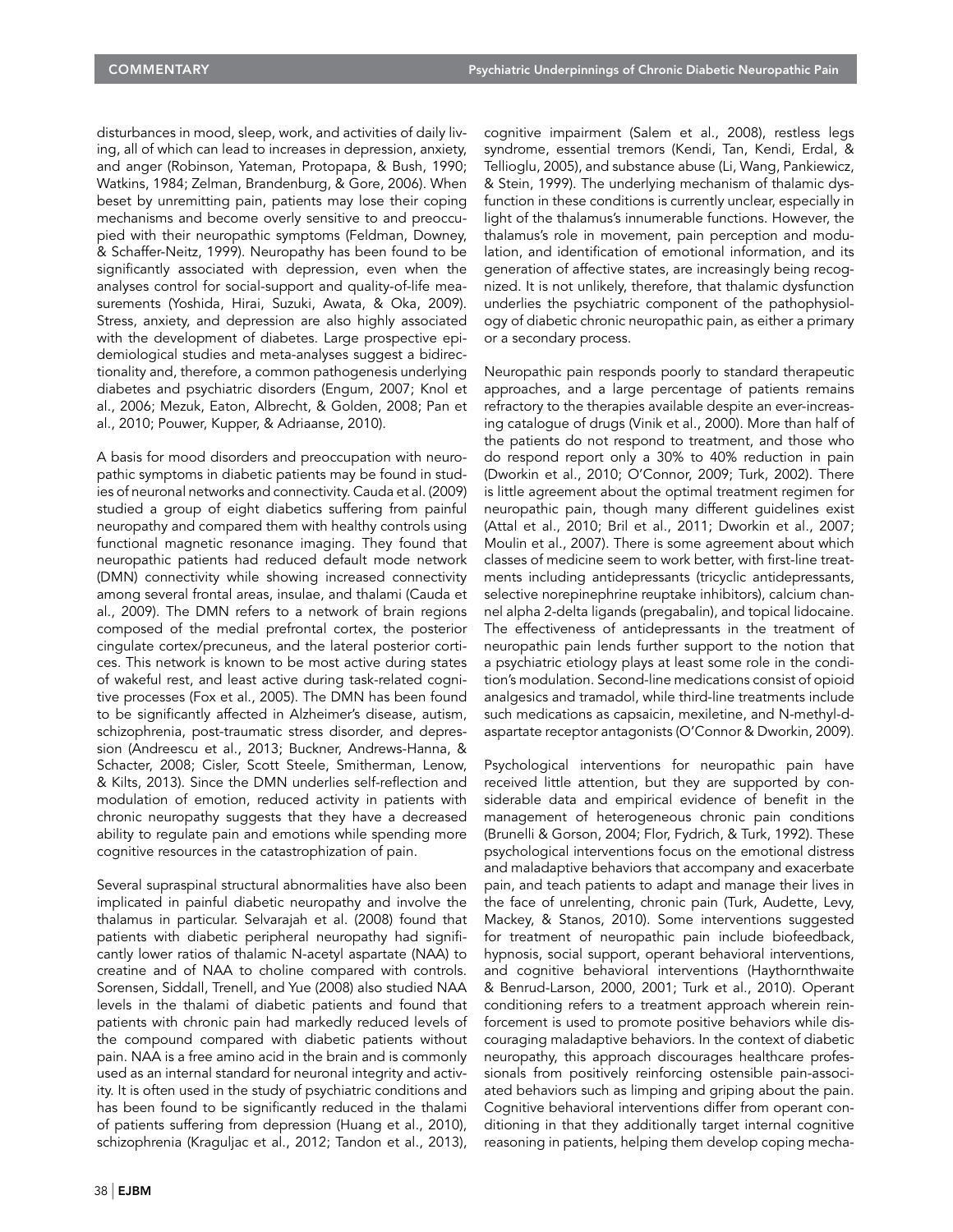nisms and, as a result, a sense of control over their pain. Biofeedback employs quantifiable, physiological metrics (such as blood pressure, heart rate, and sweat-gland activity) and makes them available to patients in real time to bring unconscious thoughts and behaviors that exacerbate pain under conscious control (Turk et al., 2010).

Although the role of psychological modalities in the treatment of chronic neuropathic pain has historically been limited, there is increasing evidence that pain reduction using these methods rivals that observed with more-traditional pharmacological treatments (Otis et al., 2013; Turk et al., 2010). As individual treatments have met with very limited success, psychological modalities provide a promising complement to medical therapy in achieving better outcomes for patients.

Corresponding Author: Syed H. Shabbir, BSc (syedhshabbir@gmail.com). Author Contributions: This review was composed by a single author.

Conflict of Interest Disclosure: The author has completed and submitted the ICMJE Form for Disclosure of Potential Conflicts of Interest. No conflicts were noted.

## References

- Abbott, C. A., Malik, R. A., van Ross, E. R. E., Kulkarni, J., & Boulton, A. J. M. (2011). Prevalence
- and characteristics of painful diabetic neuropathy in a large communitybased diabetic population in the U.K. Diabetes Care, 34(10), 2220–2224. doi:10.2337/dc11-1108
- Andreescu, C., Tudorascu, D. L., Butters, M. A., Tamburo, E., Patel, M., Price, J., . . . Aizenstein, H.
- (2013). Resting state functional connectivity and treatment response in latelife depression. Psychiatry Research, 214(3), 313–321. doi:10.1016/j. pscychresns.2013.08.007
- Attal, N., Cruccu, G., Baron, R., Haanpää, M., Hansson, P., Jensen, T. S., . . European Federation of Neurological Societies. (2010). EFNS guidelines on the pharmacological treatment of neuropathic pain: 2010 revision. European Journal of Neurology: The Official Journal of the European Federation of Neurological Societies, 17(9), 1113–e88. doi:10.1111/ j.1468-1331.2010.02999.x
- Benbow, S. J., Wallymahmed, M. E., & MacFarlane, I. A. (1998). Diabetic peripheral neuropathy and
- quality of life. QJM: Monthly Journal of the Association of Physicians, 91(11), 733–737.
- Bouhassira, D., Lantéri-Minet, M., Attal, N., Laurent, B., & Touboul, C. (2008). Prevalence of chronic
- pain with neuropathic characteristics in the general population. Pain, 136(3), 380–387. doi:10.1016/j.pain.2007.08.013
- Bril, V., England, J., Franklin, G. M., Backonja, M., Cohen, J., Del Toro, D., American Academy of Physical Medicine and Rehabilitation. (2011). Evidence-based guideline: Treatment of painful diabetic neuropathy: Report of the American Academy of Neurology, the American Association of Neuromuscular and Electrodiagnostic Medicine, and the American Academy of Physical Medicine and Rehabilitation. Neurology, 76(20), 1758–1765. doi:10.1212/WNL.0b013e3182166ebe
- Brunelli, B., & Gorson, K. C. (2004). The use of complementary and alternative medicines by patients
- with peripheral neuropathy. Journal of the Neurological Sciences, 218(1-2), 59–66. doi:10.1016/j.jns.2003.10.013
- Buckner, R. L., Andrews-Hanna, J. R., & Schacter, D. L. (2008). The brain's default network: Anatomy, function, and relevance to disease. Annals of the New York Academy of Sciences, 1124, 1–38. doi:10.1196/annals.1440.011
- Calcutt, N. A. (2002). Potential mechanisms of neuropathic pain in diabetes. International Review of

Neurobiology, 50, 205–228.

- Cauda, F., Sacco, K., Duca, S., Cocito, D., D'Agata, F., Geminiani, G. C., & Canavero, S. (2009).
- Altered resting state in diabetic neuropathic pain. PloS One, 4(2), e4542. doi:10.1371/journal.pone.0004542
- Cisler, J. M., Scott Steele, J., Smitherman, S., Lenow, J. K., & Kilts, C. D. (2013). Neural processing
- correlates of assaultive violence exposure and PTSD symptoms during implicit threat processing: A network-level analysis among adolescent girls. Psychiatry Research, 214(3), 238–246. doi:10.1016/j. pscychresns.2013.06.003
- Dworkin, R. H., O'Connor, A. B., Audette, J., Baron, R., Gourlay, G. K., Haanpaa, M. L., . . . Wells, C. D. (2010). Recommendations for the pharmacological management of neuropathic pain: An overview and literature update. Mayo Clinic Proceedings, 85(3 Suppl.), S3–S14. doi:10.4065/ mcp.2009.0649
- Dworkin, R. H., O'Connor, A. B., Backonja, M., Farrar, J. T., Finnerup, N. B., Jensen, T. S., . . .
- Wallace, M. S. (2007). Pharmacologic management of neuropathic pain: Evidence-based recommendations. Pain, 132(3), 237–251. doi:10.1016/j. pain.2007.08.033
- Dyck, P. J., & Giannini, C. (1996). Pathologic alterations in the diabetic neuropathies of humans: A
- review. Journal of Neuropathology and Experimental Neurology, 55(12), 1181–1193.
- Engum, A. (2007). The role of depression and anxiety in onset of diabetes in a large population-based
- study. Journal of Psychosomatic Research, 62(1), 31–38. doi:10.1016/j.jpsychores.2006.07.009
- Feldman, S. I., Downey, G., & Schaffer-Neitz, R. (1999). Pain, negative mood, and perceived support
- in chronic pain patients: A daily diary study of people with reflex sympathetic dystrophy syndrome. Journal of Consulting and Clinical Psychology, 67(5), 776–785.
- Flor, H., Fydrich, T., & Turk, D. C. (1992). Efficacy of multidisciplinary pain treatment centers: A
- meta-analytic review. Pain, 49(2), 221–230.
- Fox, M. D., Snyder, A. Z., Vincent, J. L., Corbetta, M., Van Essen, D. C., & Raichle, M. E. (2005). The
- human brain is intrinsically organized into dynamic, anticorrelated functional networks. Proceedings of the National Academy of Sciences of the United States of America, 102(27), 9673–9678. doi:10.1073/pnas.0504136102
- Haythornthwaite, J. A., & Benrud-Larson, L. M. (2000). Psychological aspects of neuropathic pain.
- Clinical Journal of Pain, 16(2 Suppl.), S101–105.
- Haythornthwaite, J. A., & Benrud-Larson, L. M. (2001). Psychological assessment and treatment of
- patients with neuropathic pain. Current Pain and Headache Reports, 5(2), 124–129.
- Huang, Y., Chen, W., Li, Y., Wu, X., Shi, X., & Geng, D. (2010). Effects of antidepressant treatment
- on N-acetyl aspartate and choline levels in the hippocampus and thalami of post-stroke depression patients: A study using (1)H magnetic resonance spectroscopy. Psychiatry Research, 182(1), 48–52. doi:10.1016/j. pscychresns.2009.11.009
- IDF Diabetes Atlas. (2013) (6th ed.). Brussels, Belgium: International Diabetes Federation.
- Jose, V. M., Bhansali, A., Hota, D., & Pandhi, P. (2007). Randomized doubleblind study comparing
- the efficacy and safety of lamotrigine and amitriptyline in painful diabetic neuropathy. Diabetic Medicine: A Journal of the British Diabetic Association, 24(4), 377–383. doi:10.1111/j.1464-5491.2007.02093.x
- Kendi, A. T. K., Tan, F. U., Kendi, M., Erdal, H. H., & Tellioglu, S. (2005). Magnetic resonance
- spectroscopy of the thalamus in essential tremor patients. Journal of Neuroimaging: Official Journal of the American Society of Neuroimaging, 15(4), 362–366. doi:10.1177/1051228405279039
- Knol, M. J., Twisk, J. W. R., Beekman, A. T. F., Heine, R. J., Snoek, F. J., & Pouwer, F. (2006).
- Depression as a risk factor for the onset of type 2 diabetes mellitus: A metaanalysis. Diabetologia, 49(5), 837–845. doi:10.1007/s00125-006-0159-x
- Kraguljac, N. V., Reid, M., White, D., Jones, R., den Hollander, J., Lowman, D., & Lahti, A. C. (2012).
- Neurometabolites in schizophrenia and bipolar disorder: A systematic review and meta-analysis. Psychiatry Research, 203(2–3), 111–125. doi:10.1016/j. pscychresns.2012.02.003
- Krishnan, A. V., & Kiernan, M. C. (2005). Altered nerve excitability properties in established diabetic